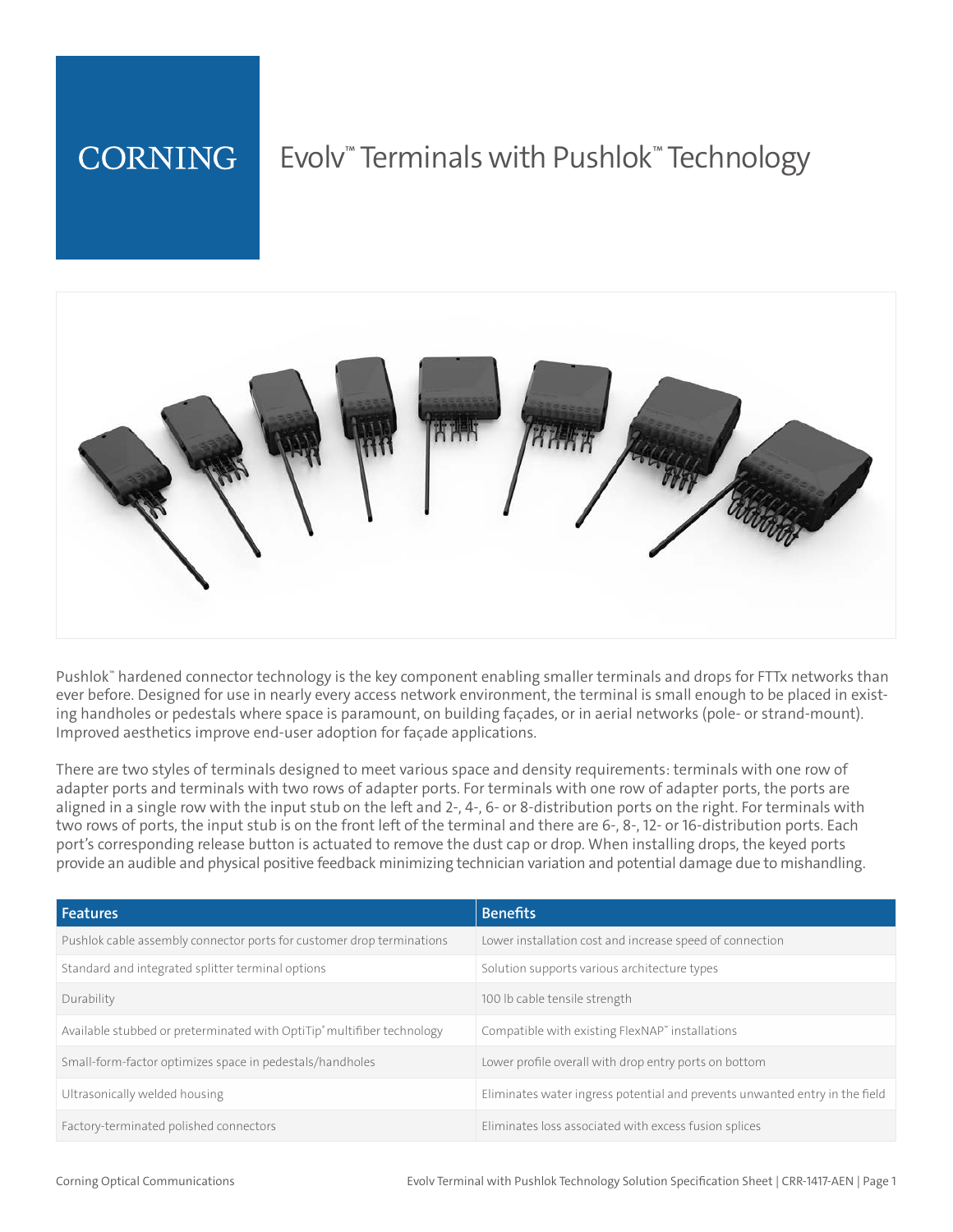Telcordia Designed to Telcordia GR-771-CORE, Issue 1

| <b>Mechanical Specifications</b>                                 |                                                                     |                        |  |
|------------------------------------------------------------------|---------------------------------------------------------------------|------------------------|--|
| Terminal Type                                                    | Dimensions $(L \times W \times H)$                                  | Weight                 |  |
| 2-Distribution Port Terminal<br>(one row of 4 ports, 2 filled)   | $15.4 \times 8.4 \times 3.0$ cm $(6.06 \times 3.29 \times 1.18$ in) | 0.195 kg (0.43 lb)     |  |
| 4-Distribution Port Terminal<br>(one row of 4 ports)             | $15.4 \times 8.4 \times 3.0$ cm $(6.06 \times 3.29 \times 1.18)$ in | $0.195$ kg $(0.43$ lb) |  |
| 6-Distribution Port Terminal<br>(one row of 8 ports, 2 filled)   | $15.4 \times 13.4 \times 3.0$ cm (6.06 x 5.29 x 1.18 in)            | 0.390 kg (0.86 lb)     |  |
| 6-Distribution Port Terminal<br>(two rows of 4 ports, 2 filled)  | $15.4 \times 8.4 \times 5.8$ cm (6.06 x 3.29 x 2.30 in)             | $0.400$ kg $(0.88$ lb) |  |
| 8-Distribution Port Terminal<br>(one row of 8 ports)             | $15.4 \times 13.4 \times 3.0$ cm (6.06 x 5.29 x 1.18 in)            | 0.390 kg (0.86 lb)     |  |
| 8-Distribution Port Terminal<br>(two rows of 4 ports)            | $15.4 \times 8.4 \times 5.8$ cm (6.06 x 3.29 x 2.30 in)             | $0.400$ kg $(0.88$ lb) |  |
| 12-Distribution Port Terminal<br>(two rows of 8 ports, 4 filled) | $15.4 \times 13.4 \times 5.8$ cm (6.06 x 5.29 x 2.30 in)            | 0.600 kg (1.32 lb)     |  |
| 16-Distribution Port Terminal<br>(two rows of 8 ports)           | $15.4 \times 13.4 \times 5.8$ cm (6.06 x 5.29 x 2.30 in)            | $0.600$ kg $(1.32$ lb) |  |

| <b>Optical Specifications</b> |                   |                         |                         |                      |
|-------------------------------|-------------------|-------------------------|-------------------------|----------------------|
| Connector Type                | Fiber Type        | Insertion Loss, Maximum | Insertion Loss, Typical | Reflectance, Maximum |
| Pushlok" Connector            | Single-mode (OS2) | 0.50dB                  | 0.15 dB                 | $-0.65$ dB           |
| OptiTap® Multifiber Connector | Single-mode (OS2) | 0.50 dB                 | 0.35 dB                 | $-0.65$ dB           |

| Packaging            |                                                               |                  |  |
|----------------------|---------------------------------------------------------------|------------------|--|
| Cable Stub Length    | Dimensions $(L \times W \times H)$                            | Packaging Method |  |
| Cables $\leq$ 350 ft | $152 \times 762 \times 762$ mm (6 $\times$ 30 $\times$ 30 in) | Box              |  |
| Cables $>$ 350 ft    | $846 \times 178 \times 846$ mm $(33 \times 7 \times 33)$ in   | Reel             |  |

| Terminal Cable Stub Information            |                                                                                                                                                                                                                                                                                                                            |  |
|--------------------------------------------|----------------------------------------------------------------------------------------------------------------------------------------------------------------------------------------------------------------------------------------------------------------------------------------------------------------------------|--|
| SST Cable Stub                             |                                                                                                                                                                                                                                                                                                                            |  |
| Application                                | Corning SST-Drop" cables offer the ease of installation of standard ALTOS° cable in an easy-access, single-tube<br>design. The toneable version allows for effortless detection of buried cable with a toning conductor<br>that can be separated. The dielectric version eliminates any bonding and grounding requirements |  |
| Cable Specification<br>Reference Materials | 1-12 F SST Toneable Cable: Family Spec Sheet 0336 NAFTA AEN<br>12 F SST Dielectric Cable: Product Specification 012EB4-14701A20 NAFTA AEN                                                                                                                                                                                  |  |
| MiniXtend Cable Stub                       |                                                                                                                                                                                                                                                                                                                            |  |
| Application                                | Corning MiniXtend® Cable with Binderless® FastAccess® Technology is an all-dielectric loose tube cable designed<br>for microduct applications. The outer diameter of the 12-72 F cable is 5.4 mm (0.21 in).                                                                                                                |  |
| Cable Specification<br>Reference Materials | Family Spec Sheet 0136_NAFTA_AEN                                                                                                                                                                                                                                                                                           |  |

\*Corning's proprietary binderless FastAccess technology refers to the combination of a Corning FastAccess technology jacket with an innovative technology used to bind cable construction through the manufacturing process, eliminating the use of binder yarns and waterblocking tapes.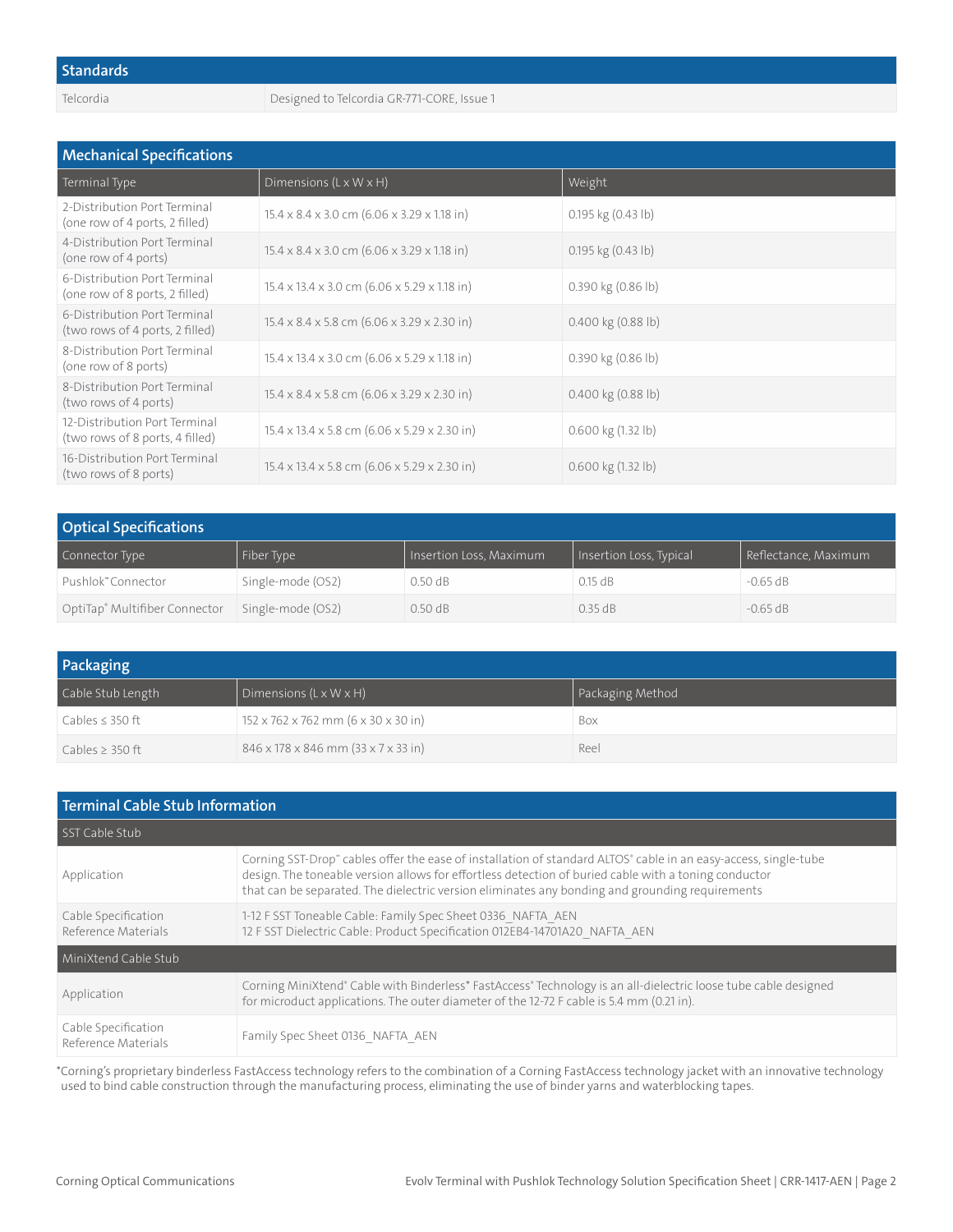### Evolv™ Splitter Terminals with Pushlok™ Technology



# Evolv Splitter Terminal Ordering Information

| <b>Splitter Terminals</b> |                                                                                                       |  |
|---------------------------|-------------------------------------------------------------------------------------------------------|--|
| Part Number               | Product Description                                                                                   |  |
| DSH2F100D1NC000S0P        | Evolv" Splitter Terminal with Pushlok" Technology, 2 port, unstubbed, 1x2 splitter                    |  |
| DSH4F100D1NC000S0P        | Evolv Splitter Terminal with Pushlok Technology, 4 port, unstubbed, 1x4 splitter                      |  |
| DSF8F100D1NC000S0P        | Evolv Splitter Terminal with Pushlok Technology, 8 port, unstubbed, 1x8 splitter                      |  |
| DSF9F100D1NC000S0P        | Evoly Splitter Terminal with Pushlok Technology, 8 port, unstubbed, 1x8 splitter, 2 rows of 4 ports   |  |
| DSP6F100D1NC000S0P        | Evoly Splitter Terminal with Pushlok Technology, 16 port, unstubbed, 1x16 splitter, 2 rows of 8 ports |  |

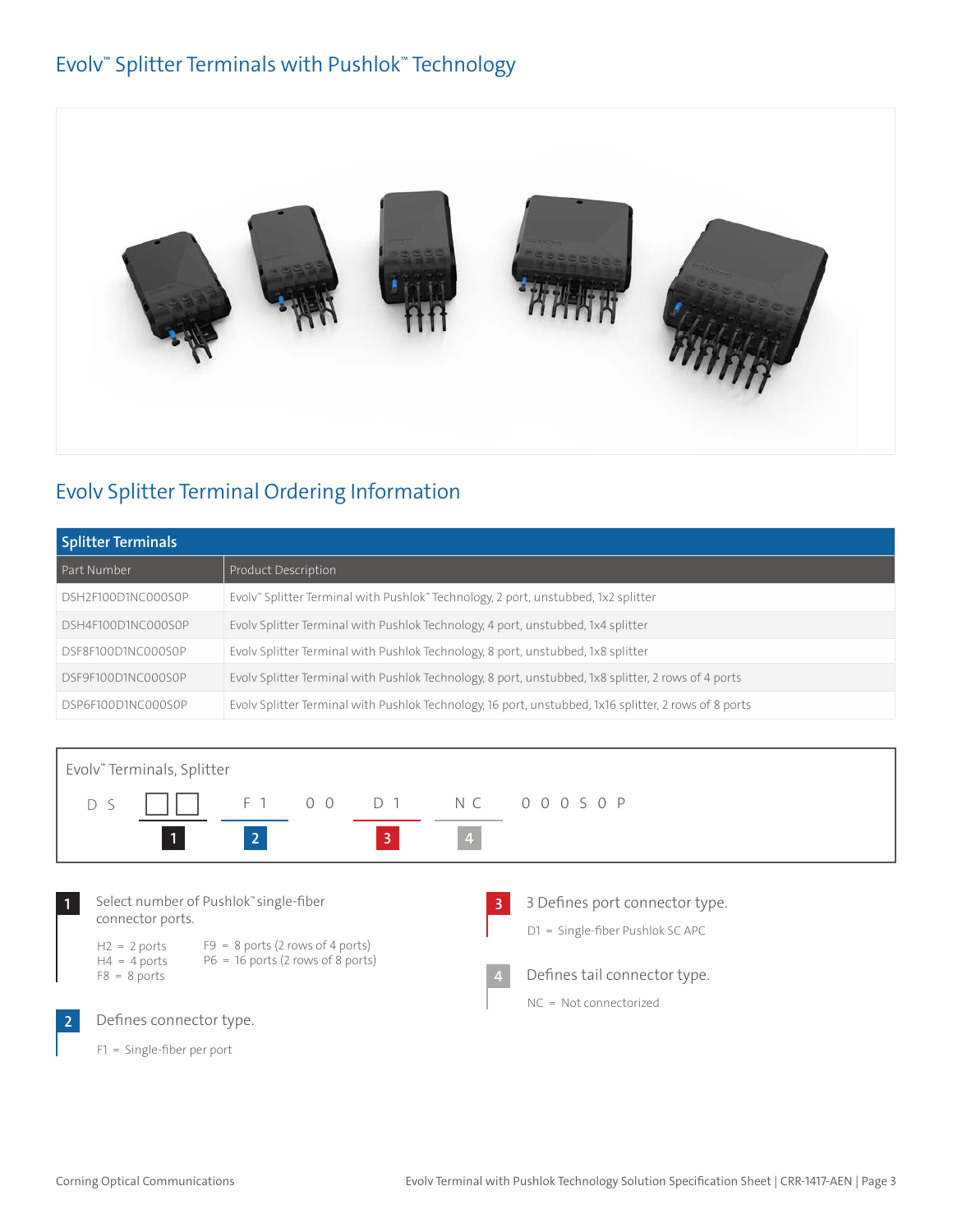### Evolv™ Stubbed Terminals with Pushlok™ Technology



| Stubbed Terminals - See Additional Configurations on Page 5 |                                                                                                               |  |
|-------------------------------------------------------------|---------------------------------------------------------------------------------------------------------------|--|
| Part Number                                                 | Product Description                                                                                           |  |
| DMA2F1TDD1NC010F0P                                          | Evolv" Terminal with Pushlok" Technology, 2 port, stubbed, SST toneable, 10 ft                                |  |
| DMA4F1FDD1NC050F0P                                          | Evolv Terminal with Pushlok Technology, 4 port, stubbed, SST dielectric, 50 ft                                |  |
| DMA6F1TDD1NC100F0P                                          | Evolv Terminal with Pushlok Technology, 6 port, stubbed, SST toneable, 100 ft                                 |  |
| DMB3F1TDD1NC150F0P                                          | Evoly Terminal with Pushlok Technology, 6 port, 2 rows of 4 ports (2 filled), stubbed, SST toneable, 150 ft   |  |
| DMA8F1FDD1NC500F0P                                          | Evolv Terminal with Pushlok Technology, 8 port, stubbed, SST dielectric, 500 ft                               |  |
| DMB4F1TDD1NC010F0P                                          | Evolv Terminal with Pushlok Technology, 8 port, 2 rows of 4 ports, stubbed, SST toneable, 10 ft               |  |
| DMB6F1FDD1NC050F0P                                          | Evoly Terminal with Pushlok Technology, 12 port, 2 rows of 8 ports (4 filled), stubbed, SST dielectric, 50 ft |  |
| DMB8F1FDD1NC100F0P                                          | Evoly Terminal with Pushlok Technology, 16 port, 2 rows of 8 ports, stubbed, SST dielectric, 100 ft           |  |
| DMA2F1MLD1NC010F0P                                          | Evolv Terminal with Pushlok Technology, 2 port, stubbed, MiniXtend®, 10 ft                                    |  |
| DMA4F1MLD1NC050F0P                                          | Evolv Terminal with Pushlok Technology, 4 port, stubbed, MiniXtend, 50 ft                                     |  |
| DMA6F1MLD1NC100F0P                                          | Evolv Terminal with Pushlok Technology, 6 port, stubbed, MiniXtend, 100 ft                                    |  |
| DMB3F1MLD1NC200F0P                                          | Evoly Terminal with Pushlok Technology, 6 port, 2 rows of 4 ports (2 filled), stubbed, MiniXtend, 200 ft      |  |
| DMA8F1MLD1NC500F0P                                          | Evolv Terminal with Pushlok Technology, 8 port, stubbed, MiniXtend, 500 ft                                    |  |
| DMB4F1MLD1NC010F0P                                          | Evolv Terminal with Pushlok Technology, 8 port, 2 rows of 4 ports, stubbed, MiniXtend, 10 ft                  |  |
| DMB6F1MLD1NC050F0P                                          | Evolv Terminal with Pushlok Technology, 12 port, 2 rows of 8 ports (4 filled), stubbed, MiniXtend, 50 ft      |  |
| DMB8F1MLD1NC100F0P                                          | Evolv Terminal with Pushlok Technology, 16 port, 2 rows of 8 ports, stubbed, MiniXtend, 100 ft                |  |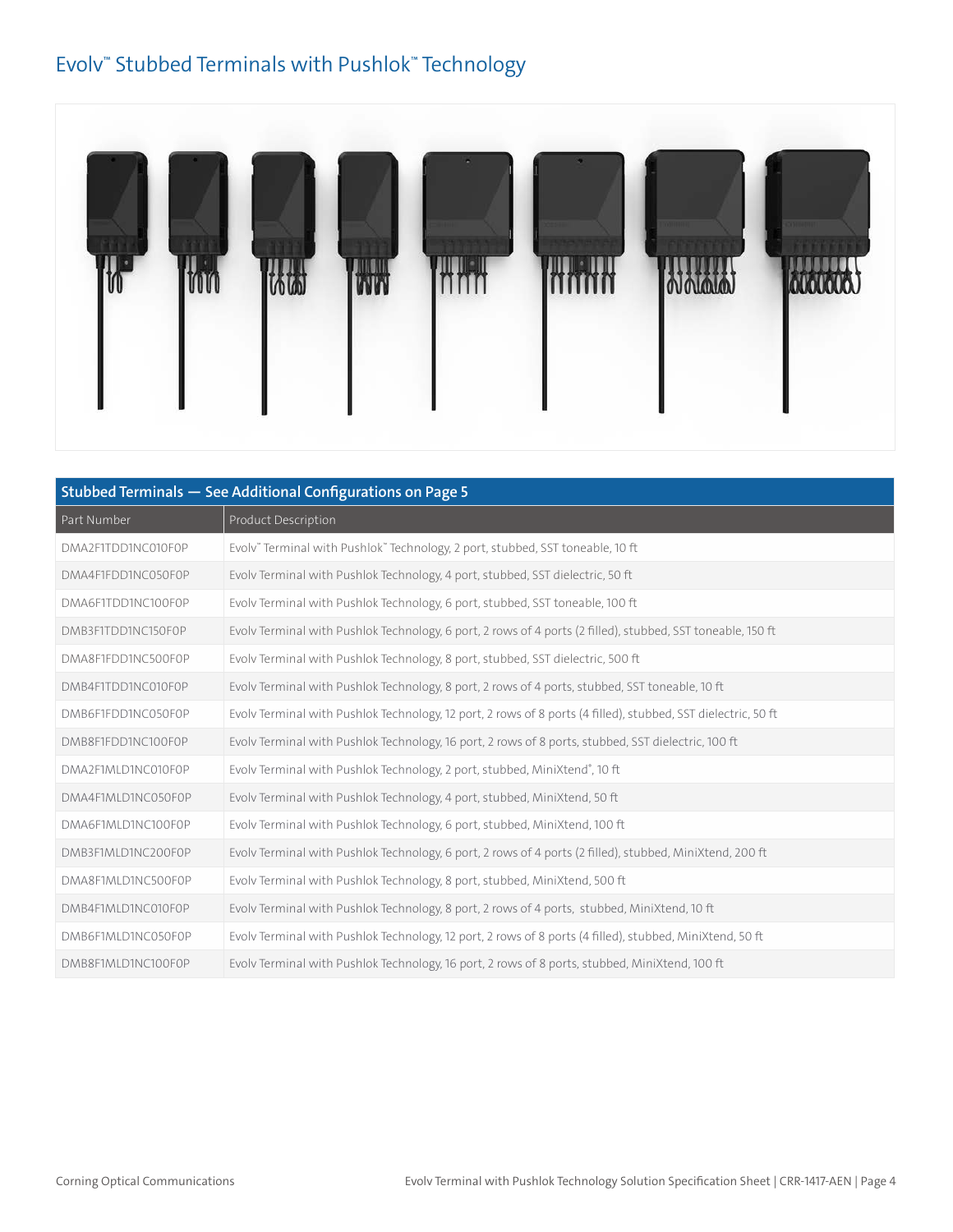## Evolv™ Stubbed Terminal Ordering Information

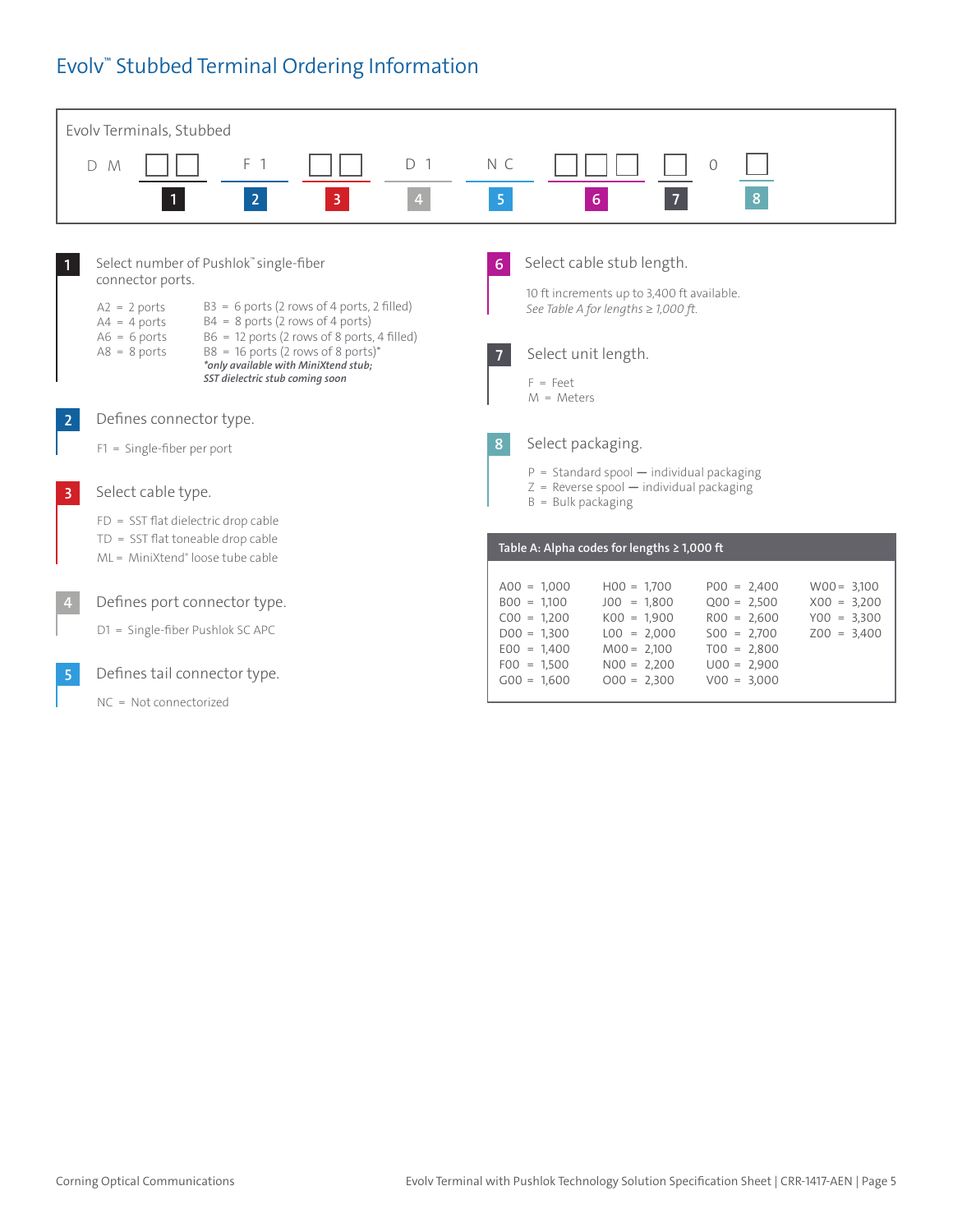### Evolv™ Stubbed Terminals with Pushlok™ Technology for FlexNAP™ Systems



| Stubbed Terminals for FlexNAP" Systems - See Additional Configurations on Page 7 |                                                                                                                                           |  |
|----------------------------------------------------------------------------------|-------------------------------------------------------------------------------------------------------------------------------------------|--|
| Part Number                                                                      | Product Description                                                                                                                       |  |
| DFA2F1FDD1M1050F0P                                                               | Evoly" Terminal with Pushlok" Technology, 2 port, preconnectorized OptiTip® stub, SST dielectric, 50 ft                                   |  |
| DFA4F1FDD1M1100F0P                                                               | Evoly Terminal with Pushlok Technology, 4 port, preconnectorized OptiTip stub, SST dielectric, 100 ft                                     |  |
| DFA6F1FDD1M1100F0P                                                               | Evoly Terminal with Pushlok Technology, 6 port, preconnectorized OptiTip stub, SST dielectric, 100 ft                                     |  |
| DFB3F1FDD1NC150F0P                                                               | Evoly Terminal with Pushlok Technology, 6 port, 2 rows of 4 ports (2 filled), preconnectorized OptiTip stub, SST dielectric,<br>$150$ ft  |  |
| DFA8F1FDD1M1500F0P                                                               | Evoly Terminal with Pushlok Technology, 8 port, preconnectorized OptiTip stub, SST dielectric, 500 ft                                     |  |
| DFB4F1FDD1M1050F0P                                                               | Evoly Terminal with Pushlok Technology, 8 port, 2 rows of 4 ports, preconnectorized OptiTip stub, SST dielectric, 50 ft                   |  |
| DFB6F1FDD1M1100F0P                                                               | Evoly Terminal with Pushlok Technology, 12 port, 2 rows of 8 ports (4 filled), preconnectorized OptiTip stub, SST dielectric,<br>$100$ ft |  |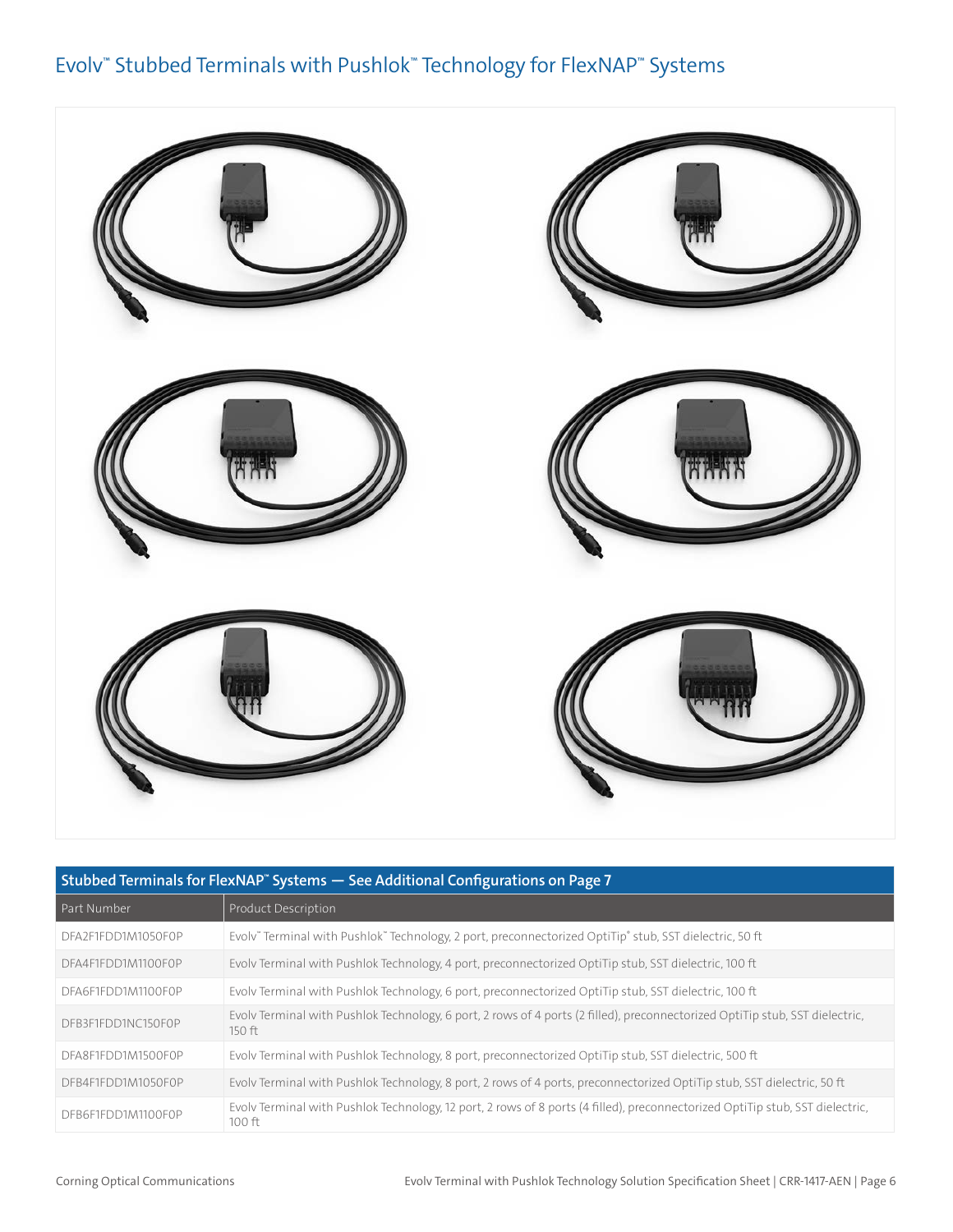# Evolv™ Terminal, Stubbed for FlexNAP™ Systems Ordering Information

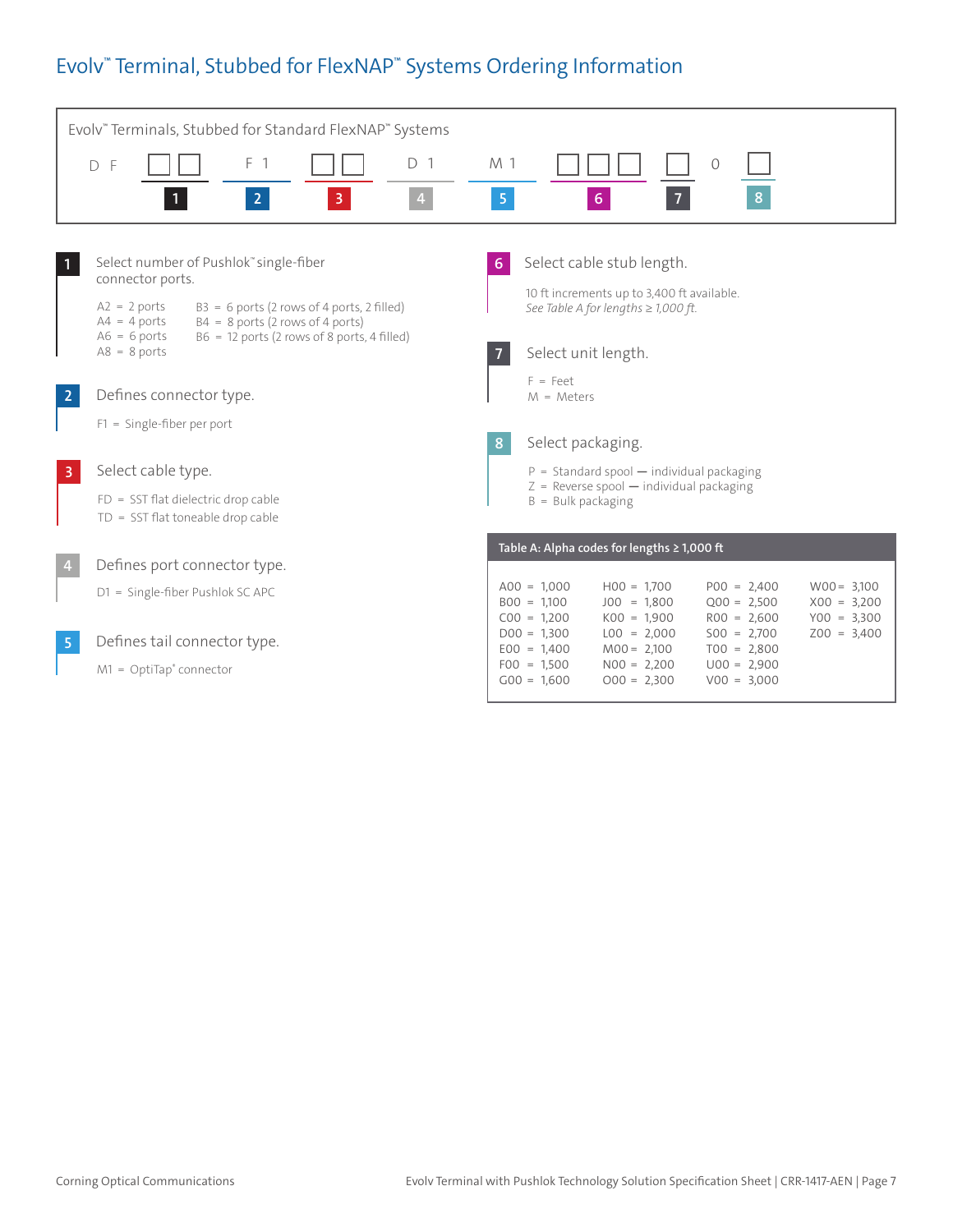# **CORNING**

# Evolv™ Optical Tap Terminals with Pushlok™ Technology



1x2 Optical Tap Terminal, 90/10 Power Split 1x4 Optical Tap Terminal, 90/10 Power Split 1x8 Optical Tap Terminal, 90/10 Power Split

Optical distributed taps, known also as uneven-split or asymmetric terminals, are most appropriate for short length, dense environments or rural FTTx applications where lean distribution runs are desired. Each run supports 32 or 64 subscriber ONTs with cascaded multiport terminals utilizing preconnectorized single-fiber assemblies in the distribution. The fully preconnectorized system reduces installation costs while increasing the speed of deployment.

This solution is comprised of an array of power-split ratios to customize each run for optimal signal reach. Tap splits of 90/10, 85/15, 80/20, 70/30, and 60/40 split ratios can be cascaded, or daisy-chained, to accommodate a wide variety of deployment scenarios.

Each multiport terminal includes the uneven, asymmetric splitter, a standard 1x2, 1x4, or 1x8 splitter to support customer connections, as well as a pass-through port feeding subsequent terminals in the run in a single form factor. The number of terminals in an individual run and the variation of multiport terminals used is dependent upon the distances between terminals and subscribers to maintain an acceptable link loss budget. By limiting the number of terminal options and utilizing preconnectorized Pushlok™ drop cables, FTTx designs and material inventories can be simplified.

| <b>Features</b>                                 | <b>Benefits</b>                                                                                                                   |
|-------------------------------------------------|-----------------------------------------------------------------------------------------------------------------------------------|
| Pushlok Connector Ports for Drop Termination    | Lower installation cost and increased speed of interconnection                                                                    |
| Stubless Multiport Terminal System              | Reduces distribution cable fiber count; allows full plug-and-play distribution<br>deployment, without requiring splicing          |
| Full Preconnectorized Single-Fiber Architecture | A cost-effective solution that diverts a portion of power to support a typical<br>run of 32 to 64 ONTs                            |
| Factory-Installed and Tested Connectors         | Connector design provides stability, reliability, and durability                                                                  |
| Supports Various Power Split Ratios             | Solutions available to accommodate numerous combinations of power split<br>ratio designs                                          |
| Rapid Repair/Restoration                        | Damaged single-fiber preconnectorized drops can be repaired quickly with<br>low-skill technicians to restore subscriber services  |
| Dual-Ended ROC" Drop Cable Assembly             | ROC drop assemblies terminated with Pushlok connectors on both ends<br>provide quick and efficient connectivity between terminals |

Corning Optical Communications Evolv Terminal with Pushlok Technology Solution Specification Sheet | CRR-1417-AEN | Page 8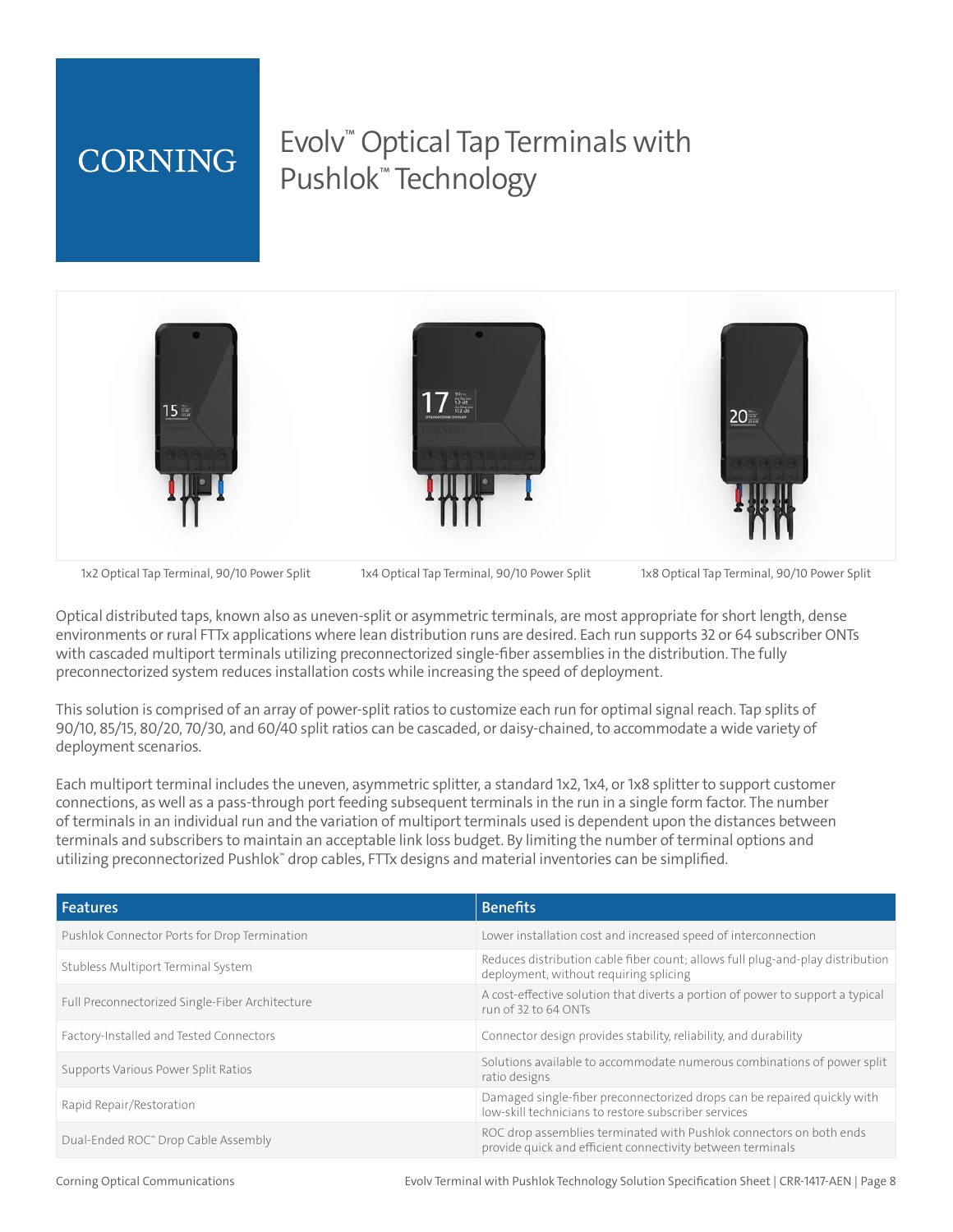# Evolv™ Optical Tap Terminals with Pushlok™ Technology

The optical distributed tap architecture leverages a cascaded network of uneven-split, or asymmetric split, multiport terminals to ensure sufficient signal reaches subscribers along the route. As the first terminal is closest to the signal source (OLT), a lower amount of signal is needed to feed the subscribers served from the 1x2, 1x4, or 1x8 splitter.

In many cases, the first multiport terminal will utilize a 90/10 power split where the 10% feeds the subscriber ports and the 90% passes on to feed subsequent terminals downstream. Subsequent terminals in the chain either maintain a similar uneven-split ratio or a higher ratio of local power depending upon the distances between terminals and the total link budget. In higher density environments with short distances between terminals, operators may serve more than the standard 32 or 64 subscribers. However, in low-density rural runs spanning long distances, operators may serve fewer subscribers per route as this is heavily dependent upon the link budget.



Optical Tap Network Architecture Example Illustration (8-Port Evolv Terminals Shown)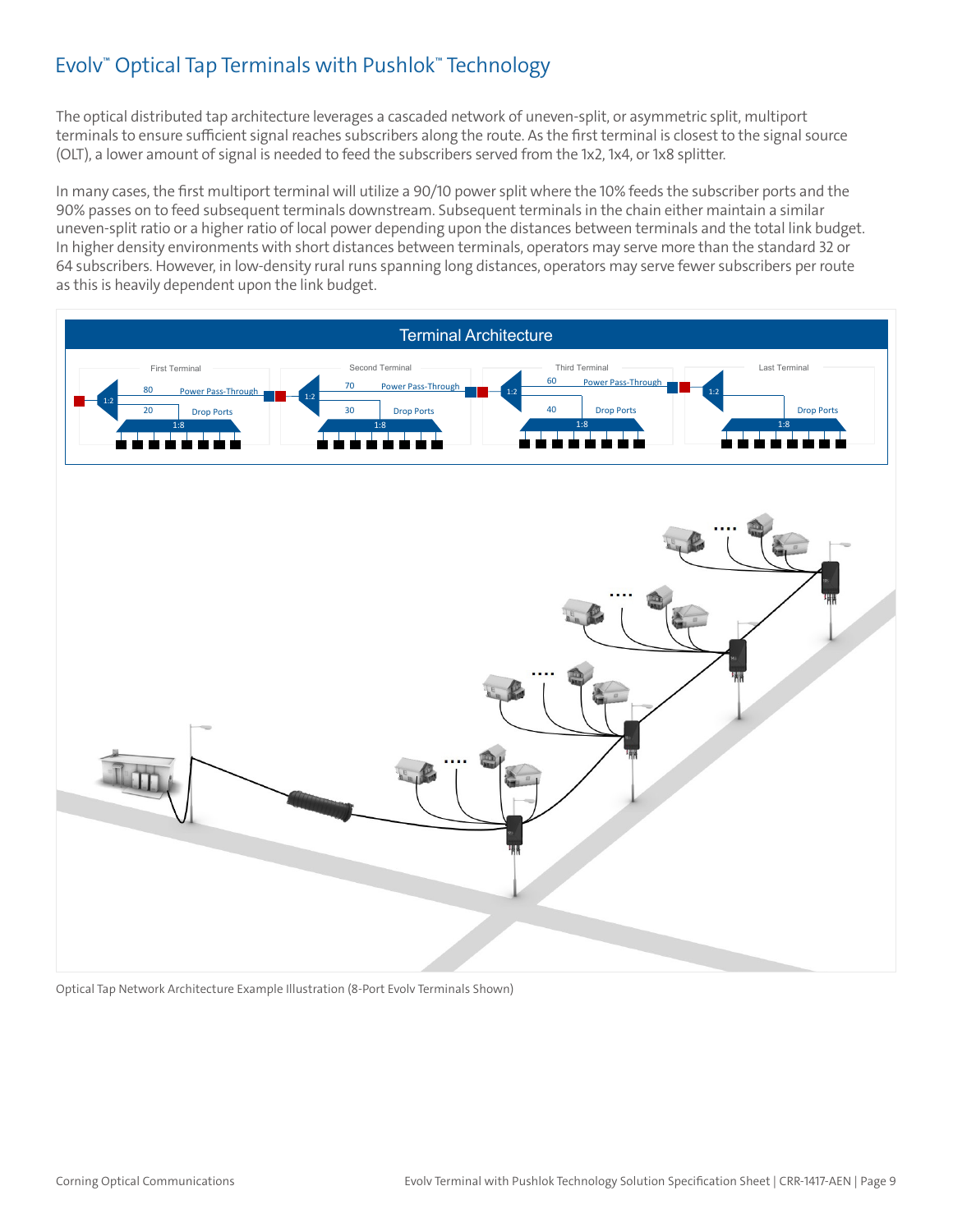## Evolv™ Optical Tap Terminals with Pushlok™ Technology

| <b>Mechanical Specifications</b>   |                                                                                                                                                                                                                  |
|------------------------------------|------------------------------------------------------------------------------------------------------------------------------------------------------------------------------------------------------------------|
| Application                        | Aerial, duct, direct-buried                                                                                                                                                                                      |
| Dimensions $(L \times W \times H)$ | 2-Port Evolv" Terminal: 15.4 x 8.4 x 3.0 cm (6.06 x 3.29 x 1.18 in)<br>4-Port Evolv Terminal: 15.4 x 13.4 x 3.0 cm (6.06 x 5.29 x 1.18 in)<br>8-Port Evolv Terminal: 15.4 x 8.4 x 5.8 cm (6.06 x 3.29 x 2.30 in) |
| Weight                             | 2-Port Evolv Terminal: 0.195 kg (0.43 lb)<br>4-Port Evolv Terminal: 0.390 kg (0.86 lb)<br>8-Port Evolv Terminal: 0.400 kg (0.88 lb)                                                                              |
| Packaging                          | Individual packaging                                                                                                                                                                                             |
| Termination                        | Pushlok" connector assemblies                                                                                                                                                                                    |
| Axial Pull, Plug to Adapter        | 50 lbs                                                                                                                                                                                                           |
| Axial Pull, Plug to Cable          | 100 lbs in axial pull with load applied to the dust cap                                                                                                                                                          |
| Cold Mate/Demate                   | -20°C mechanical testing                                                                                                                                                                                         |

| 2-Port Evolv Terminal Optical Specifications |                     |                         |                      |
|----------------------------------------------|---------------------|-------------------------|----------------------|
| Splitter Type                                | Insertion Loss, Max | Insertion Loss, Typical | Reflectance, Typical |
| Pass-Through Port (90)                       | 1.20dB              | 1.00dB                  | $-55 dB$             |
| Drop Port (10)                               | 15.40 dB            | 14.50 dB                | $-55$ dB             |
| Pass-Through Port (85)                       | 1.50dB              | 1.20dB                  | $-55$ dB             |
| Drop Port (15)                               | 13.20 dB            | 12.60 dB                | $-55$ dB             |
| Pass-Through Port (80)                       | 1.80dB              | 1.40dB                  | $-55$ dB             |
| Drop Port (20)                               | 11.80 dB            | 11.20 dB                | $-55$ dB             |
| Pass-Through Port (70)                       | 2.40 dB             | 2.00 dB                 | $-55 dB$             |
| Drop Port (30)                               | 10.00 dB            | 9.40 dB                 | $-55 dB$             |
| Pass-Through Port (60)                       | 3.10 dB             | 2.80dB                  | $-55 dB$             |
| Drop Port (40)                               | 8.70 dB             | 8.00 dB                 | $-55$ dB             |

| 4-Port Evolv Terminal Optical Specifications |                     |                         |                      |
|----------------------------------------------|---------------------|-------------------------|----------------------|
| Splitter Type                                | Insertion Loss, Max | Insertion Loss, Typical | Reflectance, Typical |
| Pass-Through Port (90)                       | 1.20dB              | 1.00dB                  | $-55$ dB             |
| Drop Port (10)                               | 19.30 dB            | 17.20 dB                | $-55$ dB             |
| Pass-Through Port (85)                       | 1.50dB              | 1.20dB                  | $-55$ dB             |
| Drop Port (15)                               | 17.00 dB            | 15.50 dB                | $-55$ dB             |
| Pass-Through Port (80)                       | 1.80dB              | 1.40dB                  | $-55$ dB             |
| Drop Port (20)                               | 16.00 dB            | 14.50 dB                | $-55 dB$             |
| Pass-Through Port (70)                       | 2.40 dB             | 2.00dB                  | $-55$ dB             |
| Drop Port (30)                               | 13.60 dB            | 12.20 dB                | $-55$ dB             |
| Pass-Through Port (60)                       | 3.10 dB             | 2.80dB                  | $-55 dB$             |
| Drop Port (40)                               | 12.30 dB            | 11.00 dB                | $-55$ dB             |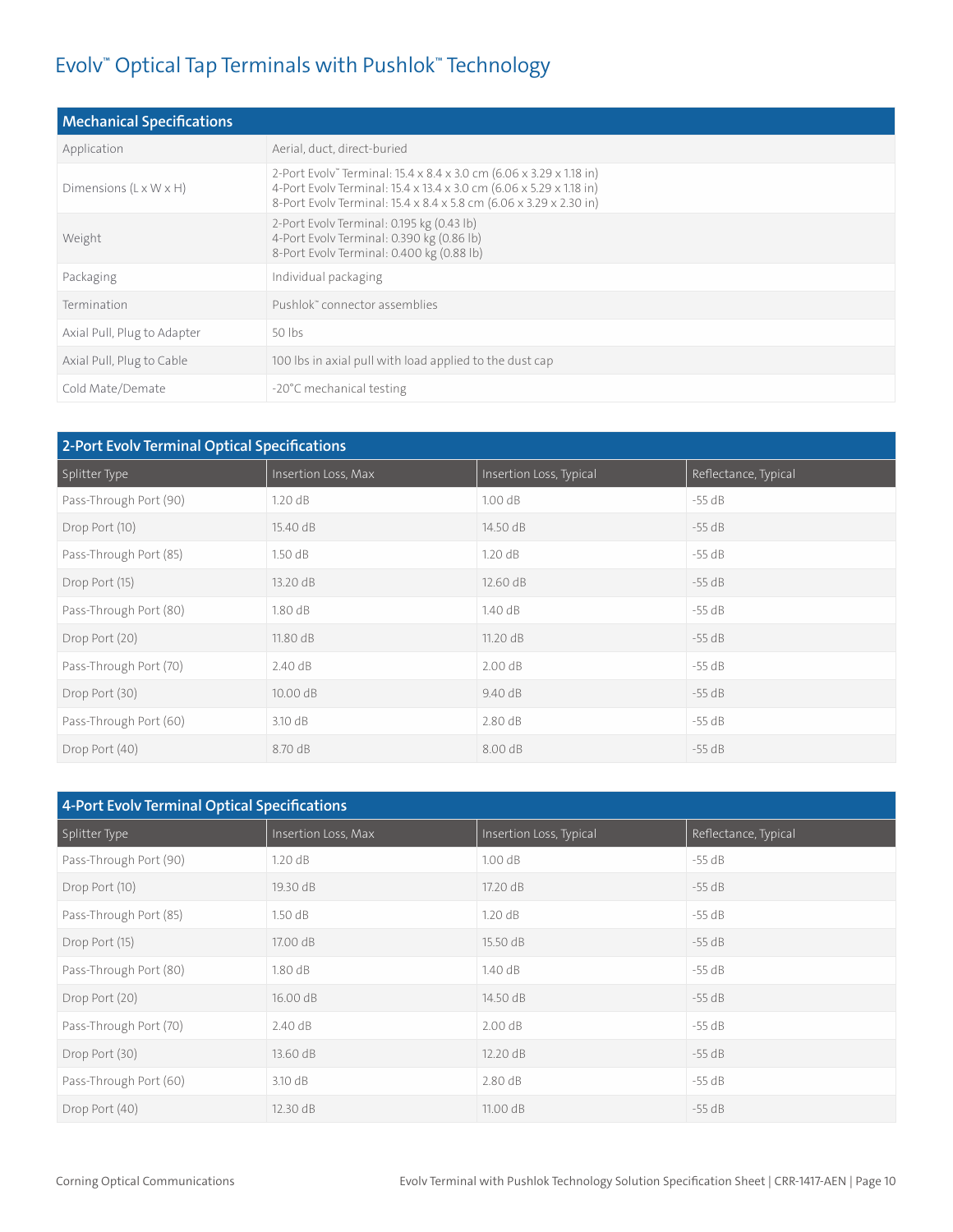# Evolv™ Optical Tap Terminals with Pushlok™ Technology

| 8-Port Multiport Optical Specifications |                     |                         |                      |
|-----------------------------------------|---------------------|-------------------------|----------------------|
| Splitter Type                           | Insertion Loss, Max | Insertion Loss, Typical | Reflectance, Typical |
| Pass-Through Port (90)                  | 1.20dB              | 1.00 dB                 | $-55$ dB             |
| Drop Port (10)                          | 21.74 dB            | 20.420 dB               | $-55$ dB             |
| Pass-Through Port                       | 1.50dB              | 1.20dB                  | $-55 dB$             |
| Drop Port (15)                          | 20.98 dB            | 18.60 dB                | $-55$ dB             |
| Pass-Through Port (80)                  | 1.80dB              | 1.40dB                  | $-55 dB$             |
| Drop Port (20)                          | 18.45 dB            | 17.50 dB                | $-55$ dB             |
| Pass-Through Port (70)                  | 2.40 dB             | 2.00 dB                 | $-55 dB$             |
| Drop Port (30)                          | 16.71 dB            | 15.40 dB                | $-55$ dB             |
| Pass-Through Port (60)                  | 3.10 dB             | 2.80dB                  | $-55$ dB             |
| Drop Port (40)                          | 15.52 dB            | 14.20 dB                | $-55$ dB             |

| <b>Environmental Characteristics</b>  |                                                                           |  |
|---------------------------------------|---------------------------------------------------------------------------|--|
| Characteristics<br>Temperature Rating | $-40^{\circ}$ C to 85 $^{\circ}$ C (-40 $^{\circ}$ F to 185 $^{\circ}$ F) |  |
| RoHS                                  | Free of hazardous substances according to RoHS 2011/65/EU                 |  |

| <b>Standards</b> |                                            |
|------------------|--------------------------------------------|
| Telcordia        | Designed to Telcordia GR-771-CORE, Issue 1 |

| <b>Product Design</b> |                                 |  |
|-----------------------|---------------------------------|--|
| Red Connector Port    | Input Connector Port            |  |
| Blue Connector Port   | Cascade/Next Hop Connector Port |  |



Optical Tap Evolv Terminal Family (8-Port Evolv Terminals Shown)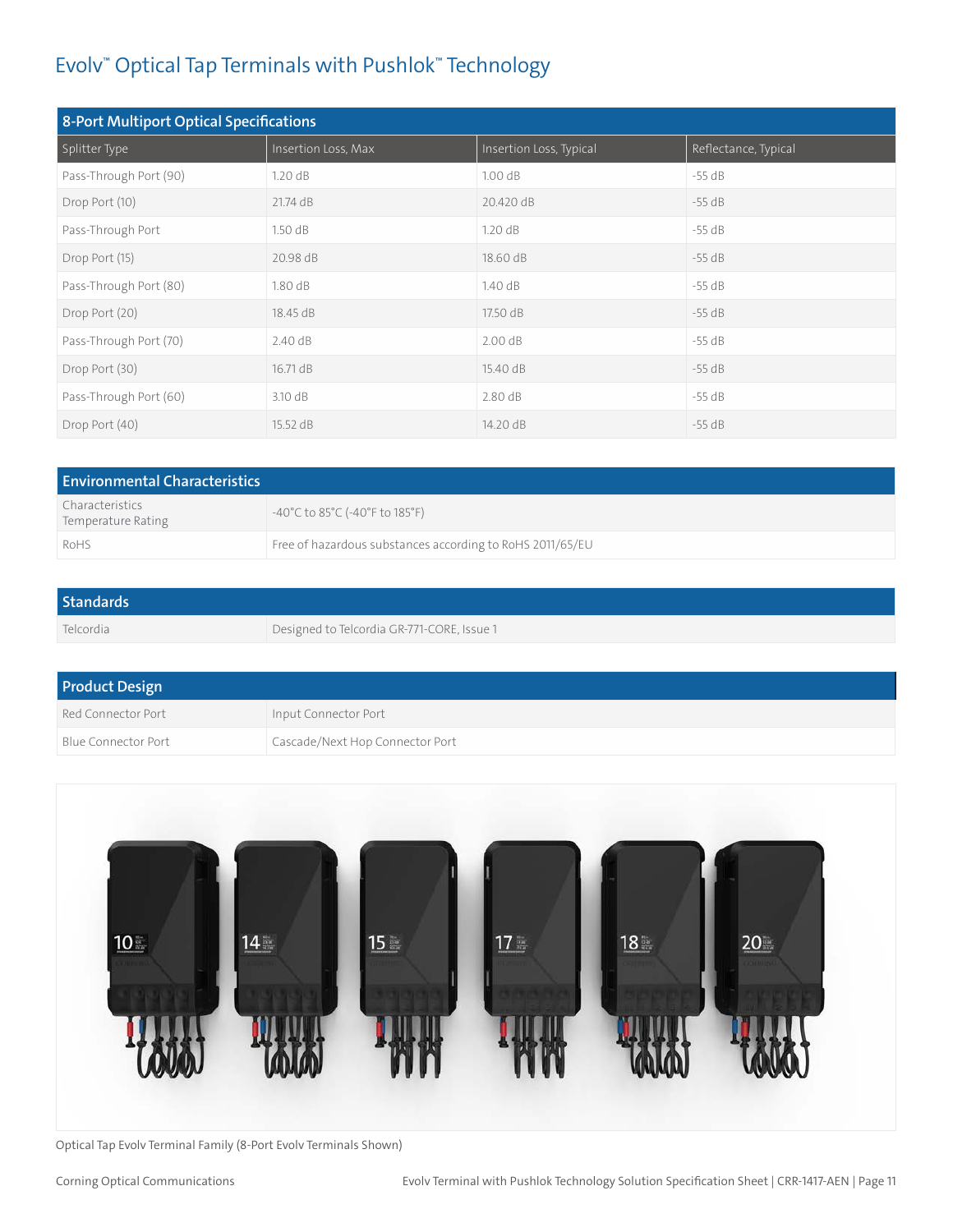### Evolv™ Optical Tap Terminal Ordering Information



| <b>Part Number Examples</b> |                                                                        |                    |
|-----------------------------|------------------------------------------------------------------------|--------------------|
| Part Number                 | Product Description                                                    | Units per Delivery |
| DTA4X21500NC000S0P          | Optical Tap Evolv Terminal, 90/10 power distribution, 2 port, stubless |                    |
| DTA8X41700NC000S0P          | Optical Tap Evolv Terminal, 90/10 power distribution, 4 port, stubless |                    |
| DTB4X82000NC000S0P          | Optical Tap Evolv Terminal, 90/10 power distribution, 8 port, stubless |                    |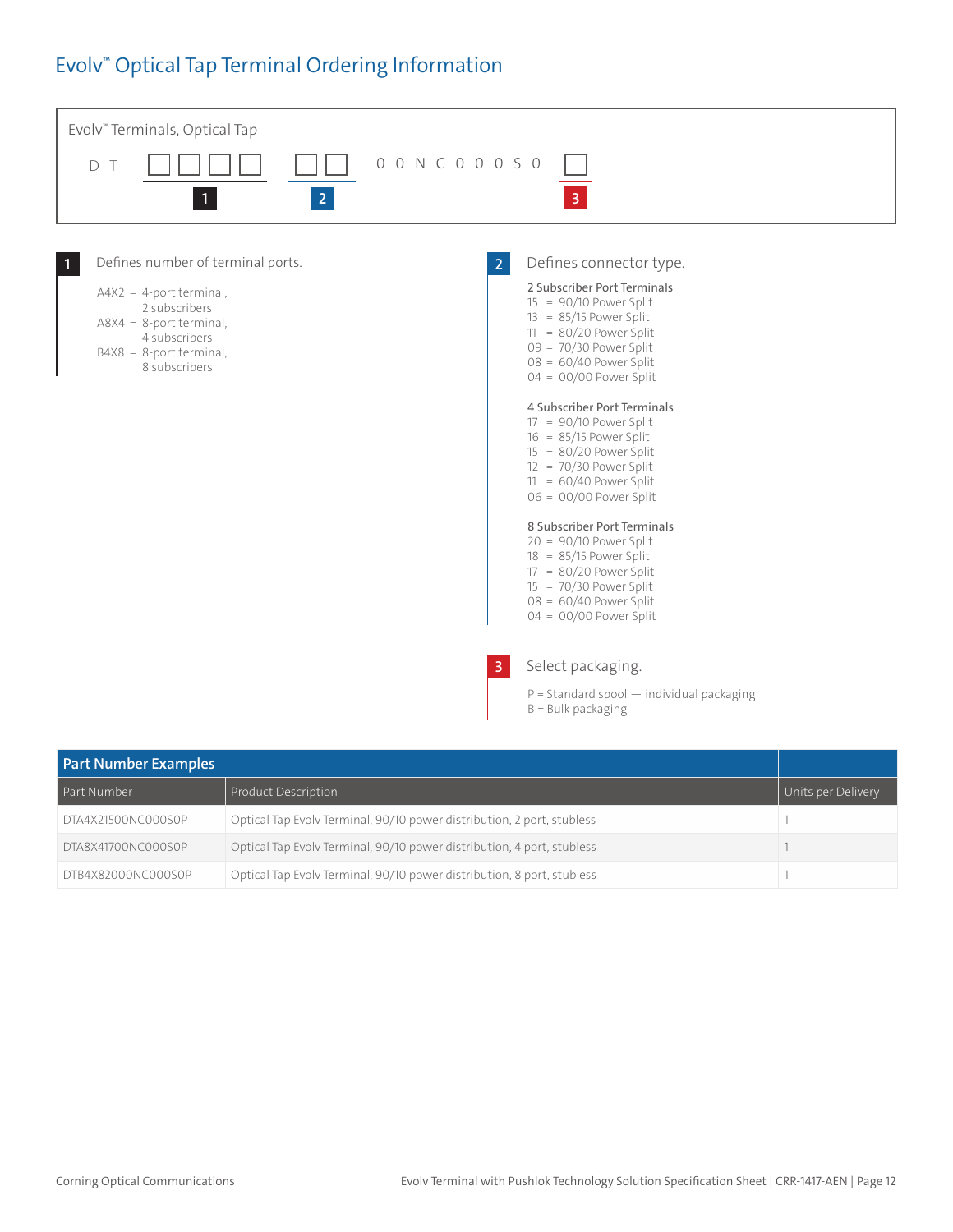### Evolv™ Terminal Accessories



| Evolv <sup>*</sup> Terminal Brackets |                                                                                                               |  |
|--------------------------------------|---------------------------------------------------------------------------------------------------------------|--|
| Part Number                          | Product Description                                                                                           |  |
| EHC-BKT-Wall                         | Evoly Wall- and Pole-Mount Terminal Bracket, compatible with 8-, 12-, and 16-port terminals (2 rows of ports) |  |
| FHC-BKT-HH                           | Evoly Handhole-Mount Terminal Bracket, compatible with all Evoly terminals (2, 4, 6, 8, 12 and 16 port)       |  |
| EHC-BKT-Strand                       | Evolv Strand-Mount Terminal Bracket, compatible with all Evolv terminals (2, 4, 6, 8, 12 and 16 port)         |  |



| <b>Evoly Terminal Covers</b> |                                                          |  |
|------------------------------|----------------------------------------------------------|--|
| Part Number                  | <b>Product Description</b>                               |  |
| FHC-CVR-A4-GRAY              | Fyoly 2- and 4-Port Terminal Cover                       |  |
| FHC-CVR-A8-GRAY              | Evoly 6- and 8-Port Terminal Cover                       |  |
| EHC-CVR-B4-GRAY              | Evolv 6- and 8-Port Terminal, 2 rows of 4 ports, Cover   |  |
| EHC-CVR-B8-GRAY              | Evolv 12- and 16-Port Terminal, 2 rows of 8 ports, Cover |  |